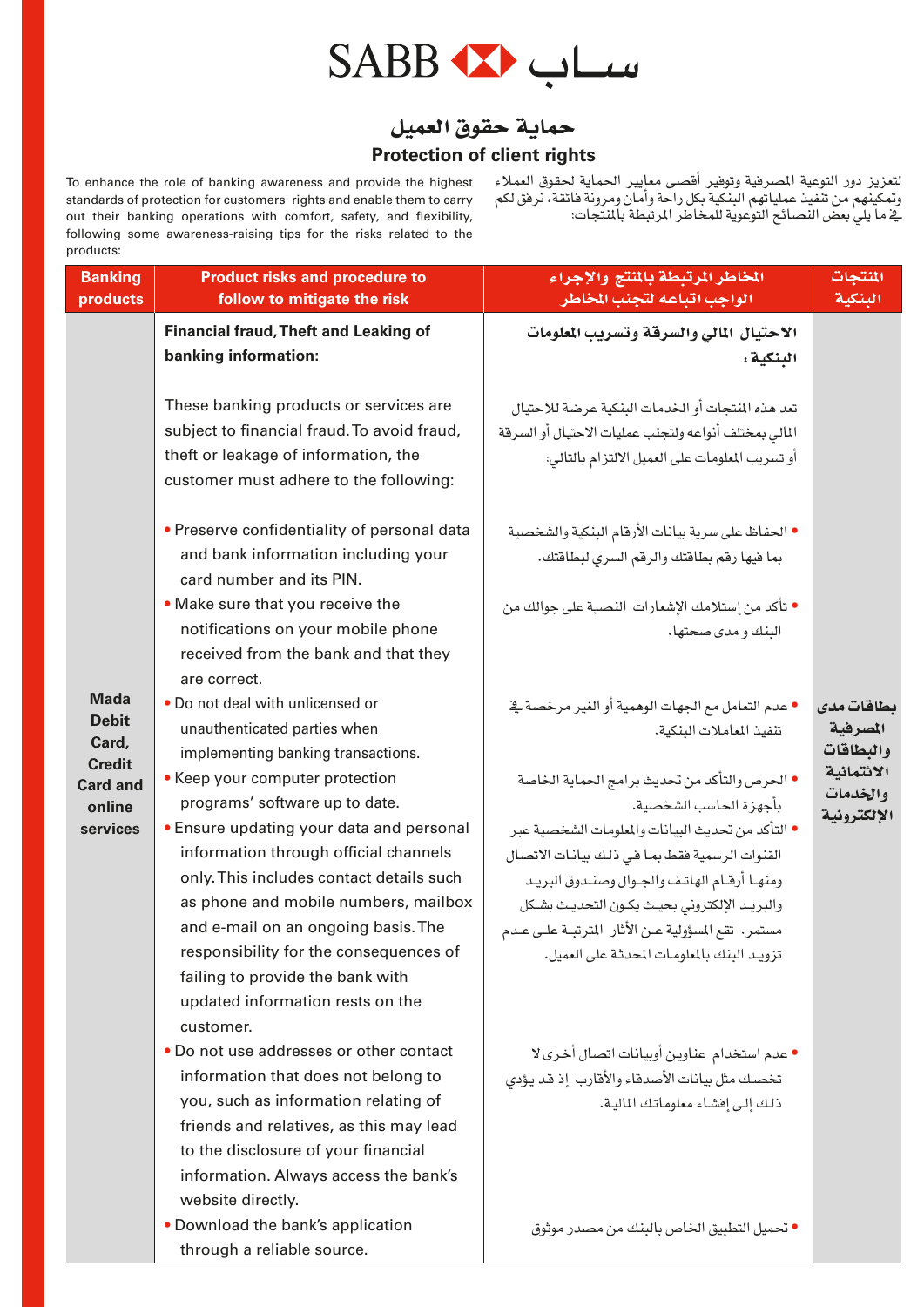## سىلب ئىكە SABB

| <b>Banking</b>                                                                                 | <b>Product risks and procedure to</b>                                                                                                                                                                                                                                                                                                                                                                                                                                                                                                                                                                                                                                                                                                          | الخاطر الرتبطة بالمنتج والإجراء                                                                                                                                                                                                                                                                                                                                                                                                                                                                                                                                                                                                                                                                                                                                                                                                                                       | المنتجات                                                                     |
|------------------------------------------------------------------------------------------------|------------------------------------------------------------------------------------------------------------------------------------------------------------------------------------------------------------------------------------------------------------------------------------------------------------------------------------------------------------------------------------------------------------------------------------------------------------------------------------------------------------------------------------------------------------------------------------------------------------------------------------------------------------------------------------------------------------------------------------------------|-----------------------------------------------------------------------------------------------------------------------------------------------------------------------------------------------------------------------------------------------------------------------------------------------------------------------------------------------------------------------------------------------------------------------------------------------------------------------------------------------------------------------------------------------------------------------------------------------------------------------------------------------------------------------------------------------------------------------------------------------------------------------------------------------------------------------------------------------------------------------|------------------------------------------------------------------------------|
| products                                                                                       | follow to mitigate the risk                                                                                                                                                                                                                                                                                                                                                                                                                                                                                                                                                                                                                                                                                                                    | الواجب اتباعه لتجنب المخاطر                                                                                                                                                                                                                                                                                                                                                                                                                                                                                                                                                                                                                                                                                                                                                                                                                                           | البنكية                                                                      |
|                                                                                                | • Do not help unknown people in making<br>any financial transaction from your<br>account.                                                                                                                                                                                                                                                                                                                                                                                                                                                                                                                                                                                                                                                      | • عدم مساعدة أشخاص مجهولين في أي عملية مالية من<br>حسابك الشخصي.                                                                                                                                                                                                                                                                                                                                                                                                                                                                                                                                                                                                                                                                                                                                                                                                      |                                                                              |
| <b>Mada</b><br><b>Debit</b><br>Card,<br><b>Credit</b><br><b>Card and</b><br>online<br>services | • Avoid using computers in business<br>centers or internet cafés to do your<br>bank transactions.<br>• Do not accept help from any person<br>present at an ATM.<br>• Avoid using ATMs that are at remote<br>locations.<br>• Sign on the signature panel as soon as<br>you receive your card<br>• Dispose of your expired cards.<br>• Ensure that your transaction is<br>processed in your presence.<br>• Check the amount required before<br>performing the transaction.<br>• Preserve your invoices and double check<br>them with your account statements.<br>• Report any unfamiliar transaction alerts<br>or if your card is lost, stolen by calling<br>the SABB Call Center number provided<br>on the back of your card or via<br>SABBNet. | • تجنب استخدام أجهزة الحاسب الآلي الموجودة في<br>الأماكن العامة ومراكز الأعمال في تنفيذ عملياتك<br>البنكية.<br>• رفض أي مساعدة قد يعرضها عليك أي شخص يكون<br>متواجدا بجانب جهاز الصراف الآلي.<br>• أخذ الحذر عند استخدام أجهزة الصراف الآلى<br>المتواجدة في الآماكن البعيدة و النائية.<br>• قم بالتوقيع في المكان المخصص عند استلام بطاقتك<br>الائتمانية.<br>• قم بإتلاف بطاقتك القديمة عند انتهاء صلاحيتها.<br>● تأكد من تنفيذ عملية الدفع بالبطاقة في حضورك.<br>● تحقق من المبلغ المطلوب منك فبل تنفيذ العملية.<br>• احتفظ بالإيصالات للتأكد من صحة المبالغ عند<br>استلامك كشف الحساب الدوري الخاص ببطاقاتك.<br>● قم بإبلاغ البنك فور تلقيك رسالة تنبيه عن أي عملية<br>دفع من بطاقتك قد تبدو لك مشبوهة أو غير نظامية<br>فورا، أو في حال فقدان البطاقة أو سرقتها وذلك عبر<br>الاتصال فورا بخدمة الهاتف البنكي على الرقم الموضح<br>على ظهر البطاقة أو من خلال ساب نت. | بطاقات مدى<br>المصرفية<br>والبطاقات<br>الائتمانية<br>والخدمات<br>الإلكترونية |
| <b>Financing</b><br>and Credit<br><b>Card</b><br>products                                      | <b>Credit Risk</b><br>Any finance product has positives and<br>negatives. Based on your financial needs<br>and your wisdom to manage your facility,<br>you can determine whether the finance is<br>suitable for you. Given that financing<br>products may be associated with credit<br>risks and thus may harm the credit record<br>of the customer in the event of<br>non-compliance with the payment<br>according to the contract signed between<br>the customer and the bank, which may<br>lead to legal consequences, when<br>thinking about obtaining a financing<br>product, you should consider the<br>following:                                                                                                                       | مخاطر إئتمانية<br>أي منتج ائتماني او تمويلي له إيجابيات وسلبيات، وبناءً<br>على احتياجك المالي يعتمد ما إذا كان التمويل جيدًا<br>بالنسبة لك وإلى حد كبير على مدى حكمة إدارتك<br>للاقتراض. ونظرا لأن منتحات التمويل قد ترتبط<br>بمخاطر ائتمانية وبالتالي قد تضر بالسجل الإئتماني<br>للعميل في حال عدم الالتزام بالسداد وفق العقد المبرم بين<br>العميل والبنك وقد يترتب على ذلك تبعات فانونية،عند<br>التفكير بالحصول على منتج تمويلي عليك الاسترشاد<br>بمايلى:                                                                                                                                                                                                                                                                                                                                                                                                           | التمويل<br>بأنواعه<br>والبطاقات<br>الإئتمانية                                |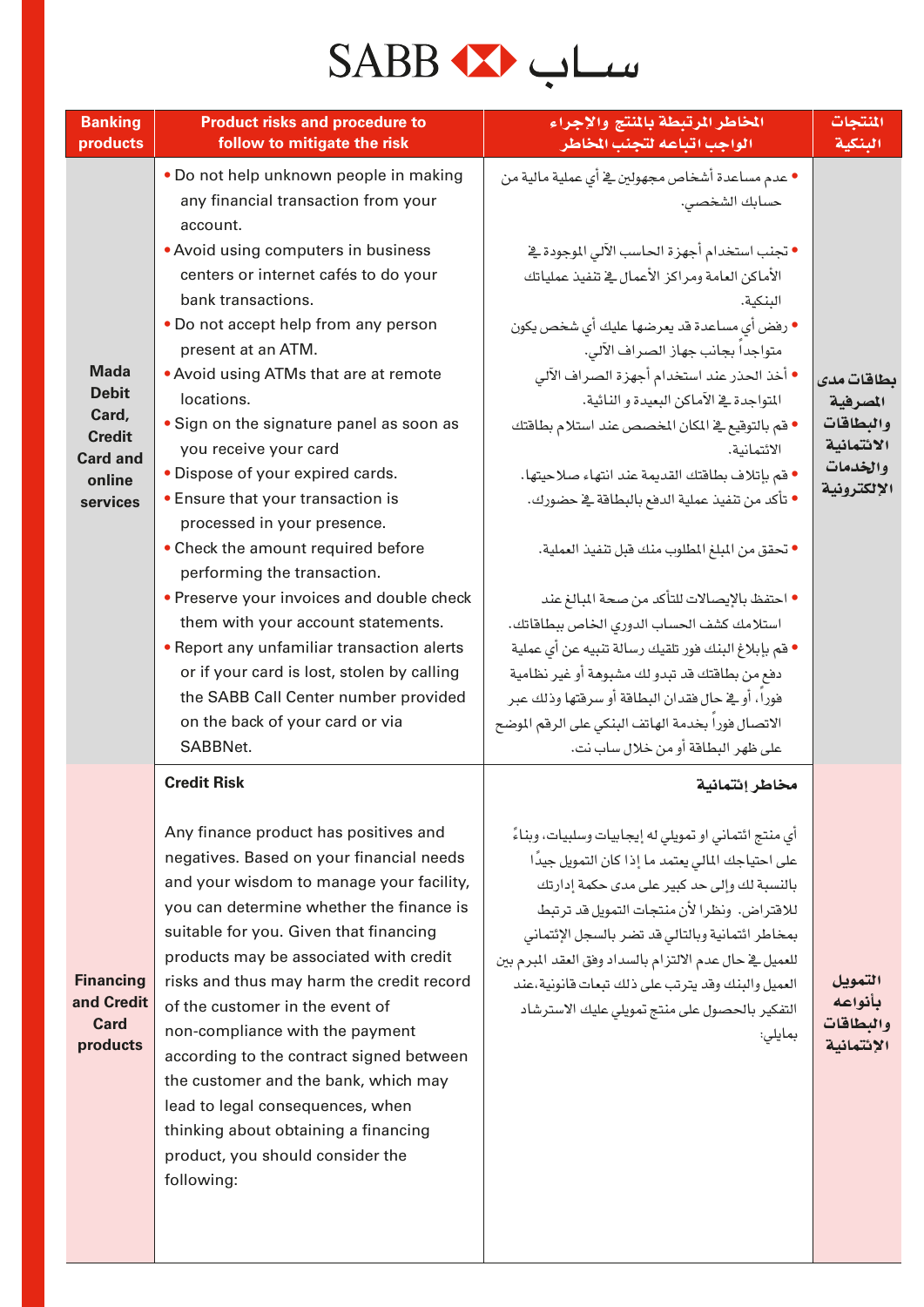## سىلب ئىكە SABB

| <b>Banking</b><br>products | <b>Product risks and procedure to</b><br>follow to mitigate the risk                                                                                                                                                                                      | المخاطر المرتبطة بالمنتج والإجراء<br>الواجب اتباعه لتجنب المخاطر                                                                                                                                                                                 | المنتجات<br>البنكية  |
|----------------------------|-----------------------------------------------------------------------------------------------------------------------------------------------------------------------------------------------------------------------------------------------------------|--------------------------------------------------------------------------------------------------------------------------------------------------------------------------------------------------------------------------------------------------|----------------------|
|                            | .Think about your actual needs and the<br>monthly payments you can realistically<br>afford.                                                                                                                                                               | • فكر في احتياجك الحقيقى ومبلغ القسط الشهري الذي<br>تستطيع سداده.                                                                                                                                                                                |                      |
|                            | . It is advisable to study your credit report<br>to find out your current financial<br>liabilities. Reviewing your credit report<br>can help you better understand your<br>need to obtain financing and how it<br>affects your financial position, now or | • من المستحسن دراسة تقريرك الائتماني لمعرفة<br>التز اماتك المالية الحالية. يمكن لمراجعة تقرير<br>الائتمان الخاص بك أن يساعدك على فهم احتياجك<br>للحصول على تمويل بشكل أفضل وكيفية تأثيره على<br>وضعك المالي في الوقت الراهن أو على المدى الطويل. |                      |
|                            | in the long term.<br>• Do not get any financing product or<br>service when the risks associated with<br>it are not compatible with your financial<br>position. Choose the product that suits<br>your needs and financial capabilities, to                 | • لا تقم بشـراء أي منتـج أو خدمـة تمويليـة عنـد الشـعور أن<br>المخاطر لا تتلاءم مع وضعك المالي. وقم باختيار<br>المنتج الذي يتلاءم مع احتياجاتك وإمكاناتك المالية،<br>لتكون قادراً على الوفاء بالتز اماتك.                                        |                      |
| <b>Financing</b>           | be able to fulfill your obligations.<br>• Set your priorities and get a full and<br>detailed explanation for each term and<br>condition of a finance contract from the<br>bank's employee.                                                                | • رتب أولوياتك واحصل على شرح كامل وتفصيلي عن كل<br>بند موجود في عقد التمويل من موظف البنك.                                                                                                                                                       | التمويل              |
| and Credit<br><b>Card</b>  | • Complete the finance application in<br>clear handwriting.                                                                                                                                                                                               | ● التأكد من تعبِئة عقود التمويل بشكل كامل وأن تكون<br>بخط واضح                                                                                                                                                                                   | بأنواعه<br>والبطاقات |
| products                   | • Ensure that complete and accurate<br>information is provided when filling out<br>any financing forms. Refrain from<br>providing misleading, false or<br>incomplete information and update<br>information when needed.                                   | • التأكد من تقديم المعلومات الكاملة والدفيقة عند<br>تعبئة أي نماذج خاصة بالتمويل. والامتناع عن<br>تقديـم معلومـات مضللـة أو خاطئـة أو غيـر مكتملـة<br>وتحديث البيانات عند الحاجة                                                                 | الإئتمانية           |
|                            | • Ensure all financial liabilities are<br>disclosed.<br>• Do not sign an uncompleted contract or                                                                                                                                                          | • التأكد من الإفصــاح عـن كافـة الالتزامـات  الماليـة مـع<br>كافة الجهات.<br>● عدم التوقيع على نماذج غير مكتملة البيانات.                                                                                                                        |                      |
|                            | paper work.<br>• Ensure receiving a copy of the contract<br>signed with the bank.                                                                                                                                                                         | ● التأكد من استلام نسخة من العقود بعد توقيعها.                                                                                                                                                                                                   |                      |
|                            | • Make sure to read and understand the<br>terms and conditions of financing<br>product, and ask for explanation by the                                                                                                                                    | • تأكد من قراءة وفهم الشروط والأحكام الخاصة<br>بالتمويل وطلب شرحها من قبل موظف البنك في حال<br>عدم فهمها والتأكد ًمن القدرة على الالتزام                                                                                                         |                      |
|                            | bank employee in case you do not<br>understand them and ensure your<br>ability to adhere to its terms.                                                                                                                                                    | بشر وطها.                                                                                                                                                                                                                                        |                      |
|                            | • Receive the finance repayment<br>schedule, showing the finance details.                                                                                                                                                                                 | • التأكد من استلام جدول السداد الخاص بالتمويل<br>والموضح فيه كافة التفاصيل.                                                                                                                                                                      |                      |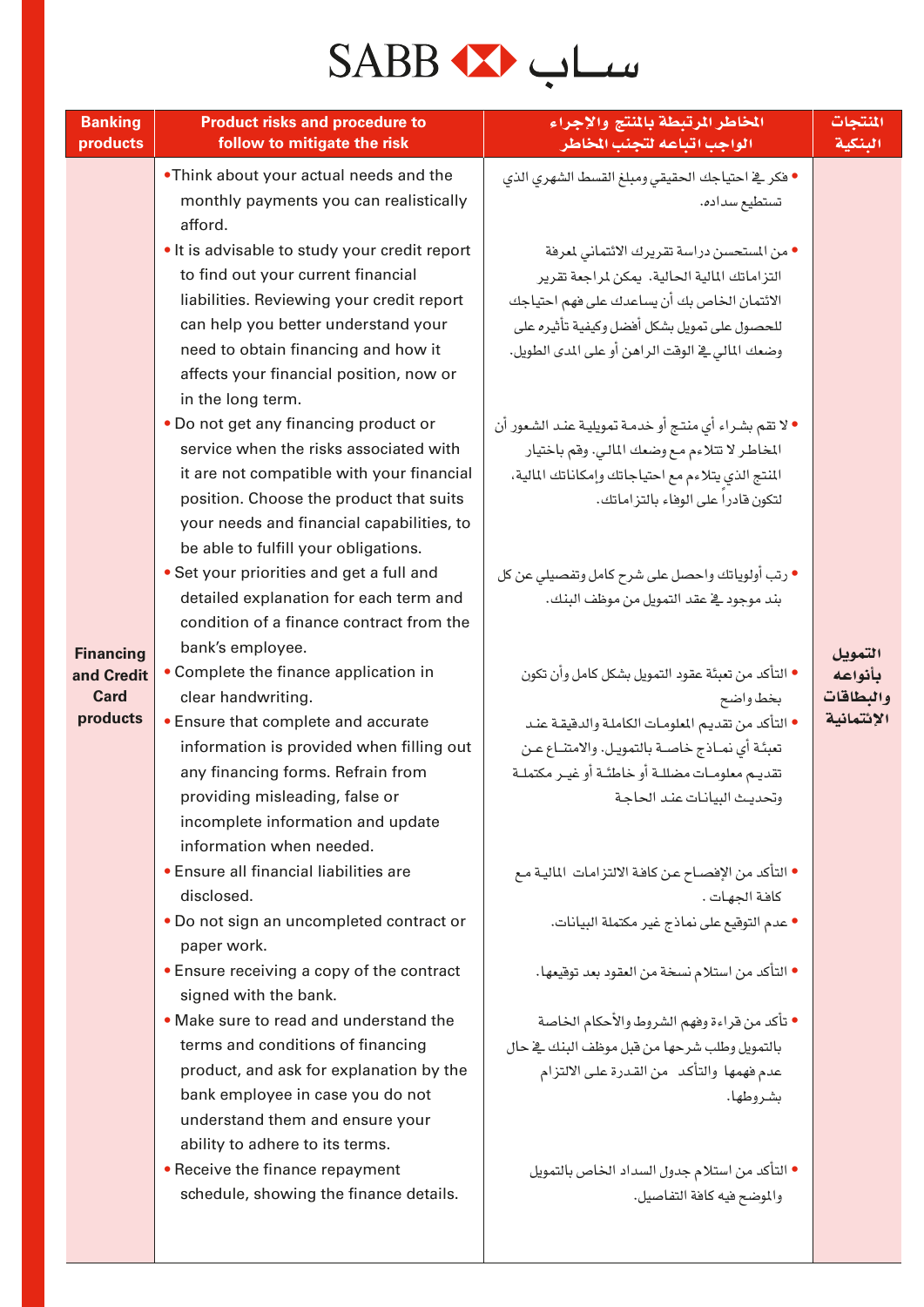# SABB

| <b>Banking</b><br>products                         | <b>Product risks and procedure to</b><br>follow to mitigate the risk                                                                                                                                                                                                                                                                                                      | المخاطر المرتبطة بالمنتج والإجراء<br>الواجب اتباعه لتجنب المخاطر                                                                                                                                                                                                                                                          | المنتجات<br>البنكية                                                    |
|----------------------------------------------------|---------------------------------------------------------------------------------------------------------------------------------------------------------------------------------------------------------------------------------------------------------------------------------------------------------------------------------------------------------------------------|---------------------------------------------------------------------------------------------------------------------------------------------------------------------------------------------------------------------------------------------------------------------------------------------------------------------------|------------------------------------------------------------------------|
|                                                    | • Avoid / Reduce credit inquiries from<br>Licensed Credit Bureau companies as<br>much as possible to reduce the effects<br>of the inquiries on your credit history.                                                                                                                                                                                                       | • تجنب /قلل من الاستفسارات الائتمانية عن طريق<br>شركات الملومات الائتمانية المرخصة قدر الإمكان<br>لتقليل تأثير هذه الاستفسارات على سجلك الائتمانى.                                                                                                                                                                        |                                                                        |
|                                                    | Early settlement: In case the customer<br>decides to fully settle the finance prior<br>end of the contract then he/she will be<br>required to pay the outstanding principal<br>amount, accrued profit till the date of<br>settlement, next three months profit as<br>per payment schedule + any late payment<br>charges and unamortized administrative<br>charges if any. | <b>السداد المبكر:</b> في حال تقدم المستفيد بطلب السداد<br>المبكر خلال فترة التمويل حينها سوف يقوم البنك<br>باحتساب المبلغ الواجب سداده على النحو التالي : أصل<br>التمويل القائم والأرباح غير المستحقة والغير مسددة حتى<br>تاريخ التسوية، وأرباح الثلاثة أشهر القادمة بالإضافة إالى<br>الرسوم الإدارية غير المحصلةإان وجدت |                                                                        |
| <b>Financing</b><br>and Credit<br>Card<br>products | Non-Payment: If a customer defaults in<br>paying 3 consecutive instalment or 5<br>instalments separately this may lead to<br>cancelation of contract and bank demand<br>immediate payment of full amount due<br>from the customer.                                                                                                                                        | <b>عدم السداد:</b> في حال امتناع العميل عن سداد ثلاث<br>أقساط متتالية، أو التأخر في سداد خمس أقساط متفرقة<br>يحق للبنك المول مطالبة العميل بكامل الديونية المستحقة<br>والتي قد تصل إلى المسائلة القانونية.                                                                                                                | التمويل<br>بأنواعه<br>والبطاقات<br>الإئتمانية                          |
|                                                    | And because Irregular repayments will be<br>reflected in your credit history, you need<br>to maintain a good credit record by:                                                                                                                                                                                                                                            | ولأن عدم الانتظام في السداد سينعكس على سجلك<br>الائتماني. ، فعليك الحفاظ على سجل ائتماني جيد من<br>خلال التالي:                                                                                                                                                                                                           |                                                                        |
|                                                    | • Paying installments on time.<br>•There should not be any returned checks<br>on your account<br>• Avoid having several credit cards to<br>avoid payment disruptions.                                                                                                                                                                                                     | ● الالتزام التام بسداد الأفساط المستحقة عليك في وفتها.<br>● عدم تحرير الشيكات دون وجود أرصدة كافية في<br>حسائك<br>• عدم الحصول على الكثير من البطاقات الائتمانية لكي<br>لا تحصل لك صعوبة في السداد                                                                                                                        |                                                                        |
|                                                    | • Check your credit record at least once a<br>year                                                                                                                                                                                                                                                                                                                        | ● افحص سجلك الائتماني مرة كل سنة على الأفل                                                                                                                                                                                                                                                                                |                                                                        |
|                                                    | In addition to what is mentioned above<br>regarding financing products in general,<br>the customer should consider the below                                                                                                                                                                                                                                              | بالاضافة إلى ماسبق ذكره أعلاه عن المنجات التمويلية<br>بشكل عام، فيما يتعلق بمنتجات التمويل العقارى على<br>العميل الأخذ يۓ الاعتبار مايلي:                                                                                                                                                                                 |                                                                        |
| Home<br>financing<br>(Ready<br>Units,<br>Self-Con- | with regards to the home financing:<br>Early settlement: In case the customer<br>decides to fully settle the finance prior to<br>completing two years then he/she will be                                                                                                                                                                                                 | <b>السداد المبكر:</b> في حال رغبة العميل بالسداد الكل <i>ى</i><br>المبكر فبل إتمام السنة الثانية من تاريخ ابتداء العقد<br>فيحق للبنك المول مطالبته بدفع قيمة كامل الأقساط<br>المتبقية لهذه السنتين (شاملة كلفة الأجل لهذه الأقساط)                                                                                        | التمويل<br>العقاري<br>(الوحدات<br>السكنية<br>الجاهزة،<br>البناء الذاتي |
| struction,<br>Off-Plan)                            | required to pay entire profit for two years<br>plus profit for next three instalments. If<br>settlement is after two years then he/she<br>is required to pay profit for next three<br>instalments.                                                                                                                                                                        | وذلك بالإضافة إلى مبلغ كلفة الأجل لأقساط الأشهر<br>الثلاثة اللاحقة، وفي حال اتمام السنة الثانية من ابتداء<br>العقد فيحق للبنك الممول مطالبة العميل مبلغ كلفة الأجل<br>لأقساط الأشهر الثلاثة اللاحقة.                                                                                                                      | البيع على<br>الخارطة)                                                  |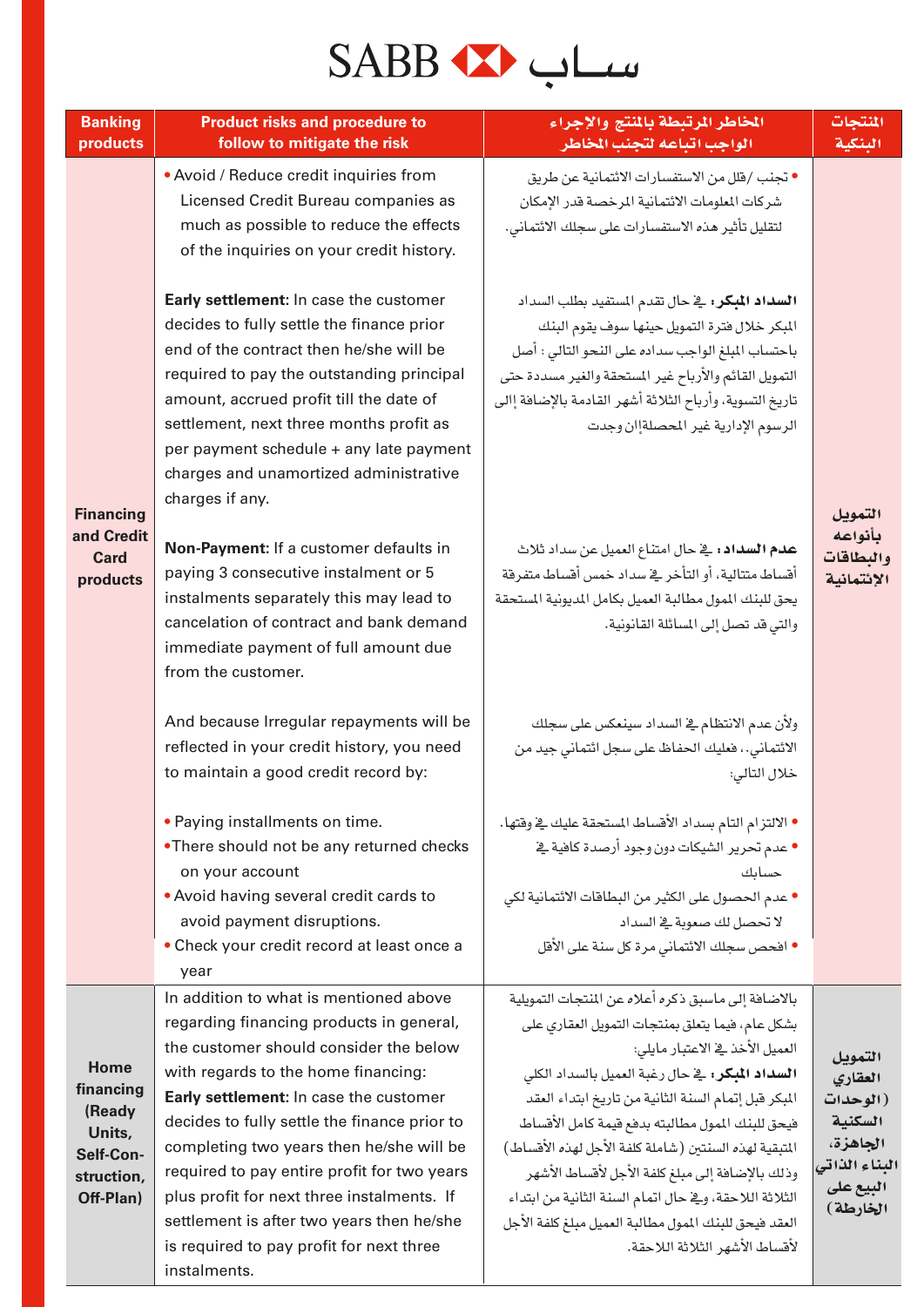### سىياب ھىكى SABB

| <b>Banking</b><br>products                                            | <b>Product risks and procedure to</b><br>follow to mitigate the risk                                                                                                                                                                                                                                                                                                                                                                                                                                                                       | المخاطر المرتبطة بالمنتج والإجراء<br>الواجب اتباعه لتجنب المخاطر                                                                                                                                                                                                                                                                                                                                                                                                                                                                                                       | المنتجات<br>البنكية                                                                  |
|-----------------------------------------------------------------------|--------------------------------------------------------------------------------------------------------------------------------------------------------------------------------------------------------------------------------------------------------------------------------------------------------------------------------------------------------------------------------------------------------------------------------------------------------------------------------------------------------------------------------------------|------------------------------------------------------------------------------------------------------------------------------------------------------------------------------------------------------------------------------------------------------------------------------------------------------------------------------------------------------------------------------------------------------------------------------------------------------------------------------------------------------------------------------------------------------------------------|--------------------------------------------------------------------------------------|
| Home                                                                  | Non-Payment: If a customer defaults in<br>paying 3 consecutive instalment or 5<br>instalments separately this may lead to<br>cancelation of contract and bank demand<br>immediate payment of full amount due<br>from the customer.<br>Guarantees: In case value of guarantee<br>(in this case property value) is reduced<br>then the customer shall be obligated to<br>settle the finance in full.<br>Floating Rate - Ijarah: in case the contract<br>is floating rate then at every profit rate<br>reset date the monthly installment may | <b>عدم السداد :</b> _ ضحال امتناع العميل عن سداد ثلاث<br>أقساط متتالية، أو التأخر في سداد خمس أقساط متفرقة<br>يحق للبنك المول مطالبة العميل بكامل الديونية المستحقة<br>والتي قد تصل إلى المسائلة القانونية .<br>ا <b>لضمانات:</b> في حال انخفاض قيمة الضمانات (في هذه<br>الحالة سعر العقار) فعندئذ سيكون العميل ملزما بسداد<br>كامل المديونية المستحقة.<br>عقود الإجارة ذات السعر المتغير؛ في حال عقود<br>الاجارة ذات السعر المتغير، تتغير فيمة القسط عند<br>المراجعة للسعر إما بالانخفاض او الزيادة حسب المؤشر                                                        | التمويل                                                                              |
| financing<br>(Ready<br>Units,<br>Self-Con-<br>struction,<br>Off-Plan) | increase or decreased based on<br>benchmark rate.<br><b>Construction Phases (associated with</b><br>self-construction and off plan products):<br>the customer is responsible to use funds<br>for construction purposes only and if<br>required construction stage is not<br>complete then bank may refuse to<br>disburse additional funds                                                                                                                                                                                                  | المعتمد.<br>مراحل البناء (مرتبط بمنتج البناء الذاتي<br><b>والبيع على الخارطة</b> ): العميل مسئول عن الالتزام<br>بتنفيذ كل مراحل البناء وفق جدول دفعات التمويل<br>المحددة لكل مرحلة، بحيث لن يتم صرف دفعة لاحقة حتى<br>يتم التقيد بتفيذ البناء للدفعة السابقة.                                                                                                                                                                                                                                                                                                          | العقاري<br>(الوحدات<br>السكنية<br>الجاهزة،<br>البناء الذاتي<br>البيع على<br>الخارطة) |
|                                                                       | <b>Developer &amp; Project Delays) associated</b><br>with Off-plan product): The customer is<br>responsible to manage relationship with<br>developer and any delay in project shall<br>not result in payment of instalment which<br>will lead to non-payment and cancellation<br>of contract                                                                                                                                                                                                                                               | تأخر مشروع المطور العقاري) مرتبط بمنتج البيع<br><b>على الخارطة</b> ) : العميل مسؤل مباشرةً عن العلاقة مع<br>المطور العقارى، بحيث لا تتأثر إلتزامات العميل مع البنك<br>المول في حال تأخر تسليم الوحدة السكنية للعميل من<br>المطور العقاري.                                                                                                                                                                                                                                                                                                                              |                                                                                      |
|                                                                       | <b>Financial fraud, Theft and Leaking of</b><br>banking information:                                                                                                                                                                                                                                                                                                                                                                                                                                                                       | الاحتيال المالي والسرقة وتسريب المعلومات<br>البنكية :                                                                                                                                                                                                                                                                                                                                                                                                                                                                                                                  |                                                                                      |
| All<br><b>Accounts</b>                                                | Customers have to be extra vigilant and<br>protect their confidential banking<br>information, cards, and inform the bank<br>immediately if there is any unintended<br>transaction made on the account. There<br>are also some risks associated with this<br>product which include fraud and theft<br>which may lead to fraudulent activities<br>including checks and ATM cards theft.                                                                                                                                                      | يجب على العميل توخي الحذر وحماية معلوماته المصرفية<br>السرية وبطاقاته وإبلاغ البنك على الفور إذا كانت هناك أي<br>عملية غير مقصودة تم إجراؤها على الحساب. هناك أيضًا<br>بعض المخاطر المرتبطة بهذا المنتج والتي تشمل الاحتيال<br>والسرقة التي قد تؤدي إلى أنشطة احتيالية بما في ذلك سرقة<br>الشيكات و بطاقات الصراف الآلي. يتعين على العملاء توخي<br>مزيد من اليقظة وحماية معلوماتهم المصرفية السرية<br>وبطاقاتهم وإبلاغ البنك على الفور إذا كانت هناك أى معاملة<br>تم إجراؤها على الحساب من غير صاحب الحساب . هناك<br>أيضًا بعض المخاطر المرتبطة بهذا المنتج والتي تشمل | جميع<br>الحسابات<br>المصرفية                                                         |

الاحتيال والسرقة التي قد تؤدي إلى أنشطة احتيالية بما فخ

ذلك الشيكات وسرفة بطاقات الصراف الآلي .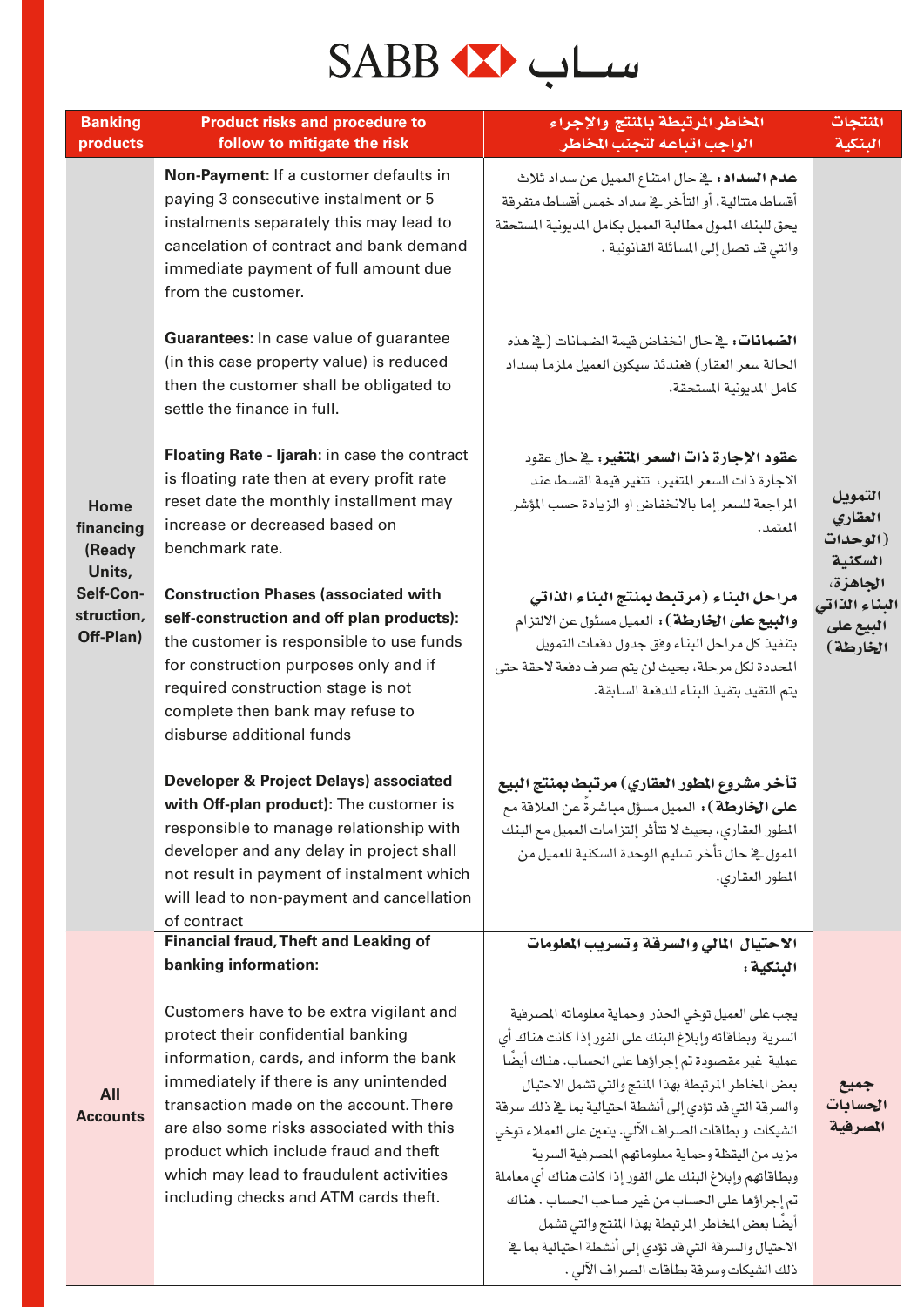#### سىياب مىكە SABB

| <b>Banking</b><br>products | <b>Product risks and procedure to</b><br>follow to mitigate the risk                                                                                                                                                                                                                | المخاطر المرتبطة بالمنتج والإجراء<br>الواجب اتباعه لتجنب المخاطر                                                                                                                                                                                  | المنتجات<br>البنكية          |
|----------------------------|-------------------------------------------------------------------------------------------------------------------------------------------------------------------------------------------------------------------------------------------------------------------------------------|---------------------------------------------------------------------------------------------------------------------------------------------------------------------------------------------------------------------------------------------------|------------------------------|
| All<br><b>Accounts</b>     |                                                                                                                                                                                                                                                                                     | يجب على العميل عدم مشاركة معلوماته المصرفية السرية<br>مع أي شخص غير مصرح له بما ية ذلك موظفي البنك<br>بما ية ذلك الرقم السرى لبطاقة الصرف الالى او<br>المعلومات الخاصة بالقنوات الرقمية والتي قد تسمح<br>بالاشخاص الغير مخولين بالدخول الى حسابه. |                              |
|                            | Any Unlawful use or any suspicious<br>transaction done on the account must<br>be reported to the Bank's. objection<br>rights shall be waived after one month<br>from the dispatch of Statement of<br>Account to the Account holder at his<br>latest address recorded with the Bank. | يجب إبلاغ البنك بأي استخدام غير فانوني أو أي معاملة<br>مشبوهة تتم على الحساب. يتم التنازل عن حقوق<br>الاعتراض بعد شهر واحد من إرسال كشف الحساب إلى<br>صاحب الحساب على عنوانه الأخير المسجل لدى البنك.                                             |                              |
|                            | Customer must ensure that his personal<br>information (like Contact and address<br>information) is up to date in order to<br>protect his accounts and their financial<br>transactions.                                                                                              | يجب على العميل التأكد من أن معلوماته الشخصية (مثل<br>معلومات الاتصال والعنوان) محدثة من أجل حماية<br>حساباته ومعاملاته المالية.                                                                                                                   |                              |
|                            | Avoid using an unprotected computer or<br>mobile to login to your online banking<br>account                                                                                                                                                                                         | تجنب استخدام جهاز كمبيوتر أو هاتف محمول غير محمى<br>لتسجيل الدخول إلى حسابك المصرية عبر الإنترنت.                                                                                                                                                 | جميع<br>الحسابات<br>المصرفية |
|                            | Avoid keeping your banking password<br>saved on your mobile or in your wallet.                                                                                                                                                                                                      | تجنب الاحتفاظ بكلمة المرور المصرفية الخاصة بك على<br>هاتفك المحمول أوكي محفظتك.                                                                                                                                                                   |                              |
|                            | Do not use the same password for all<br>your accounts/cards.                                                                                                                                                                                                                        | لا تستخدم نفس كلمة المرور لجميع حساباتك / بطاقاتك.                                                                                                                                                                                                |                              |
|                            | Avoid using your social media accounts<br>to exchange your password with<br>friends/family.                                                                                                                                                                                         | تجنب استخدام حسابات وسائل التواصل الاجتماعي<br>الخاصة بك لتبادل كلمة المرور الخاصة بك مع الأصدقاء/<br>العائلة.                                                                                                                                    |                              |
|                            | Clear cache & cookies, passwords, from<br>the browser before logging out of your<br>account.                                                                                                                                                                                        | امسح ذاكرة التخزين المؤقت وملفات تعريف الارتباط<br>وكلمات المرور من المتصفح قبل تسجيل الخروج من<br>حسائك.                                                                                                                                         |                              |
|                            | Never reveal your security details such as<br>your PIN, One Time Passcode (OTP) or<br>security numbers.                                                                                                                                                                             | لا تكشف أبدًا عن تفاصيل الأمان الخاصة بك مثل رقم<br>التعريف الشخصي أو رمز المرور لمرة واحدة (OTP) أو<br>أرقام الأمان.                                                                                                                             |                              |
|                            | if you think you may have revealed your                                                                                                                                                                                                                                             | اذا كنت تعتقد أنك قد كشفت عن بياناتك ، فاتصل سياب                                                                                                                                                                                                 |                              |

details, call SABB immediately on

920007222 and tell us what has happened."

على الفور على 920007222 وأخبرنا بما حدث. "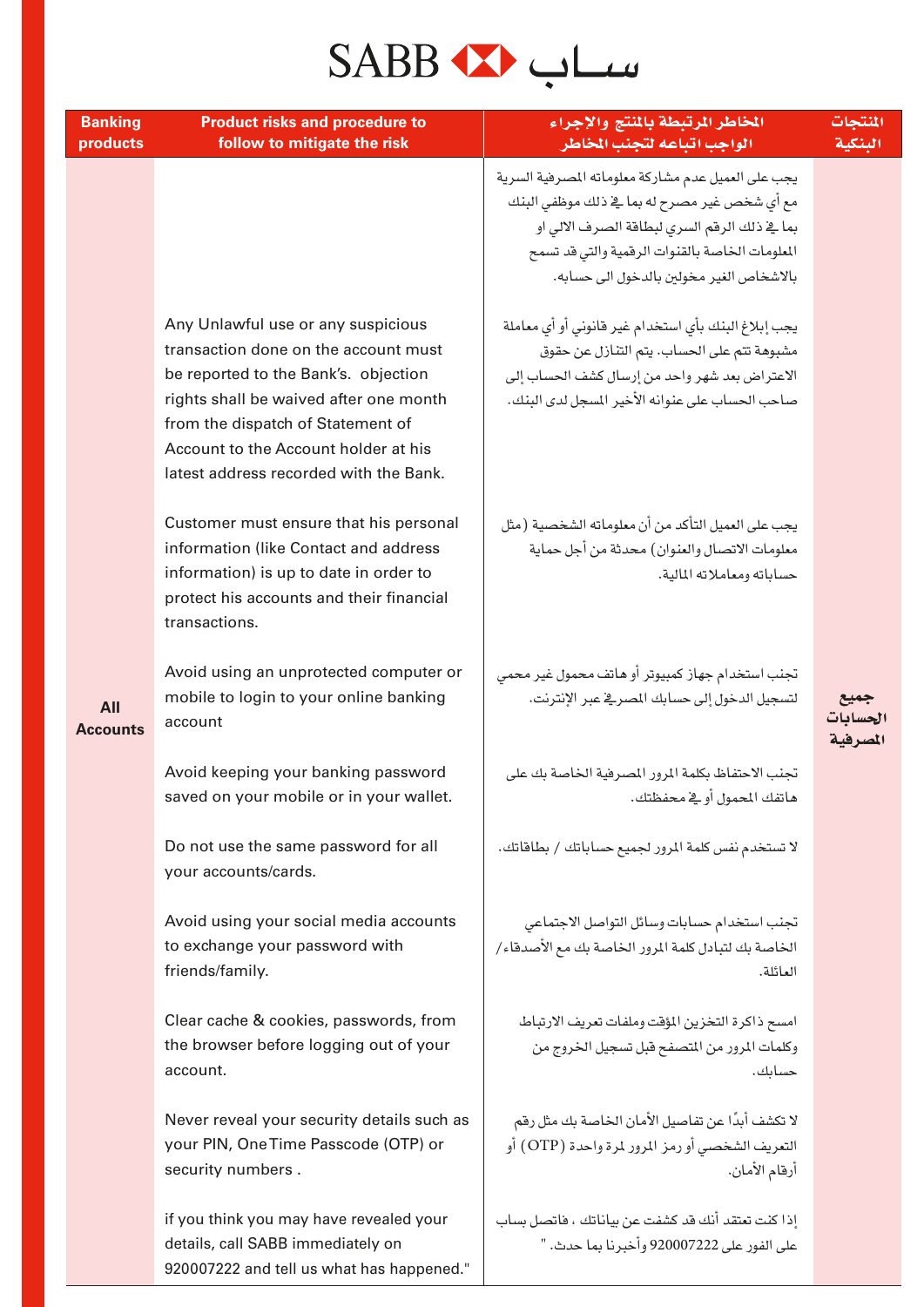#### سىياب مىك

| <b>Banking</b><br>products | <b>Product risks and procedure to</b><br>follow to mitigate the risk                                                                                                                                                                                                                                                                                                                                                                                                                  | الخاطر المرتبطة بالمنتج والإجراء<br>الواجب اتباعه لتجنب المخاطر                                                                                                                                                                                                                                                                                                                                     | المنتجات<br>البنكية  |
|----------------------------|---------------------------------------------------------------------------------------------------------------------------------------------------------------------------------------------------------------------------------------------------------------------------------------------------------------------------------------------------------------------------------------------------------------------------------------------------------------------------------------|-----------------------------------------------------------------------------------------------------------------------------------------------------------------------------------------------------------------------------------------------------------------------------------------------------------------------------------------------------------------------------------------------------|----------------------|
|                            | If you receive a suspicious or unexpected<br>call, always verify the caller using an<br>independently checked telephone<br>number, for example by contacting your<br>branch.                                                                                                                                                                                                                                                                                                          | إذا تلقيت مكالمة مشبوهة أو غير متوقعة ، تحقق دائمًا من<br>المتصل باستخدام رقم هاتف تم التحقق منه بشكل<br>مستقل، على سبيل المثال عن طريق الاتصال بفرع بنك<br>ساب فورا.                                                                                                                                                                                                                               |                      |
|                            | Do not phone the number, fraudsters will<br>attempt to trick you into disclosing your<br>personal information.                                                                                                                                                                                                                                                                                                                                                                        | لا تتصل بالرقم، سيحاول المحتالون خداعك للكشف عن<br>معلوماتك الشخصية.                                                                                                                                                                                                                                                                                                                                |                      |
|                            | Please do not share your personal<br>information with anyone pretending to be<br>SABB Staff, SABB will never ask for such<br>information. Report similar spam by<br>resending the SMS including the sender's<br>mobile number to the unified number<br>330330                                                                                                                                                                                                                         | يرجى عدم مشاركة معلوماتك الشخصية مع أي شخص<br>يتظاهر بأنه من موظفى ساب، لن يطلب ساب أبدًا مثل<br>هذه المعلومات. فم بالإبلاغ فوراً عن طريق إعادة إرسال<br>الرسائل القصيرة بما ية ذلك رقم هاتف المرسل إلى<br>الرقم الموحد 330330 .                                                                                                                                                                    |                      |
| All<br><b>Accounts</b>     | Fees and expenses: All payment orders<br>and currency exchange transactions in<br>Saudi Arabia or elsewhere, undertaken by<br>the Bank on behalf of the Accountholder/s,<br>shall be at the risk and expense of the<br>Accountholder. For Foreign Currency<br>Accounts Excluding Saudi Riyal accounts,<br>in the event of negative interest rates the<br>customer will bear any costs incurred by<br>the bank in safe keeping of foreign<br>currency credit balances in our accounts. | الرسوم والمصاريف: جميع أوامر الدفع ومعاملات<br>صرف العملات في المملكة العربية السعودية أوثي أي مكان<br>آخر ، والتي يقوم بها البنك نيابة عن صاحب الحساب ،<br>تكون على حساب صاحب الحساب. بالنسبة لحسابات<br>العملات الأجنبية باستثناء حسابات الريال السعودي ، في<br>حالة معدلات الفائدة السلبية ، سيتحمل العميل أي تكاليف<br>يتكبدها البنك للاحتفاظ بالأرصدة الدائنة بالعملة<br>الأحنىية في حساباتنا. | الحسابات<br>المصرفية |
|                            | The Bank is authorized to debit the<br>Account with all amounts and any other<br>related charges and commissions claimed<br>by the Bank in respect of guarantees, Bills,<br>cheques, orders of payment or other<br>negotiable instruments sent for collection<br>but not honored. The Bank will not be<br>liable for any loss due to a fault by any<br>local or foreign Bank or any correspondent<br>acting on behalf of the Bank.                                                    | يحق للبنك أن يخصم من الحساب جميع المبالغ وأي<br>رسوم وعمولات أخرى ذات صلة يطالب بها البنك فيما<br>يتعلق بالضمانات أو الكمبيالات أو الشيكات أو أوامر الدفع<br>أو غيرها من الأدوات القابلة للتداول المرسلة للتحصيل<br>ولكن لم يتم الوفاء بها. لن يكون البنك مسؤولا عن أي<br>خسارة ناتجة عن خطأ من قبل أي بنك محلي أو أجنبي أو<br>أى مراسل يتصرف نيابة عن البنك.                                       |                      |
|                            | Account closure: The Bank has the right to                                                                                                                                                                                                                                                                                                                                                                                                                                            | <b>إغلاق الحساب؛</b> يحق للبنك رفض طلب صاحب                                                                                                                                                                                                                                                                                                                                                         |                      |

الحساب بإغلاق الحساب في حالة وجود أي خدمات أو

منتجات مالية معلقة مرتبطة بالحساب.

**Account closure: The Bank has the right to** refuse and/or reject the Account Holder's request to close the Account in case there are any pending financial services or products that are linked to the Account.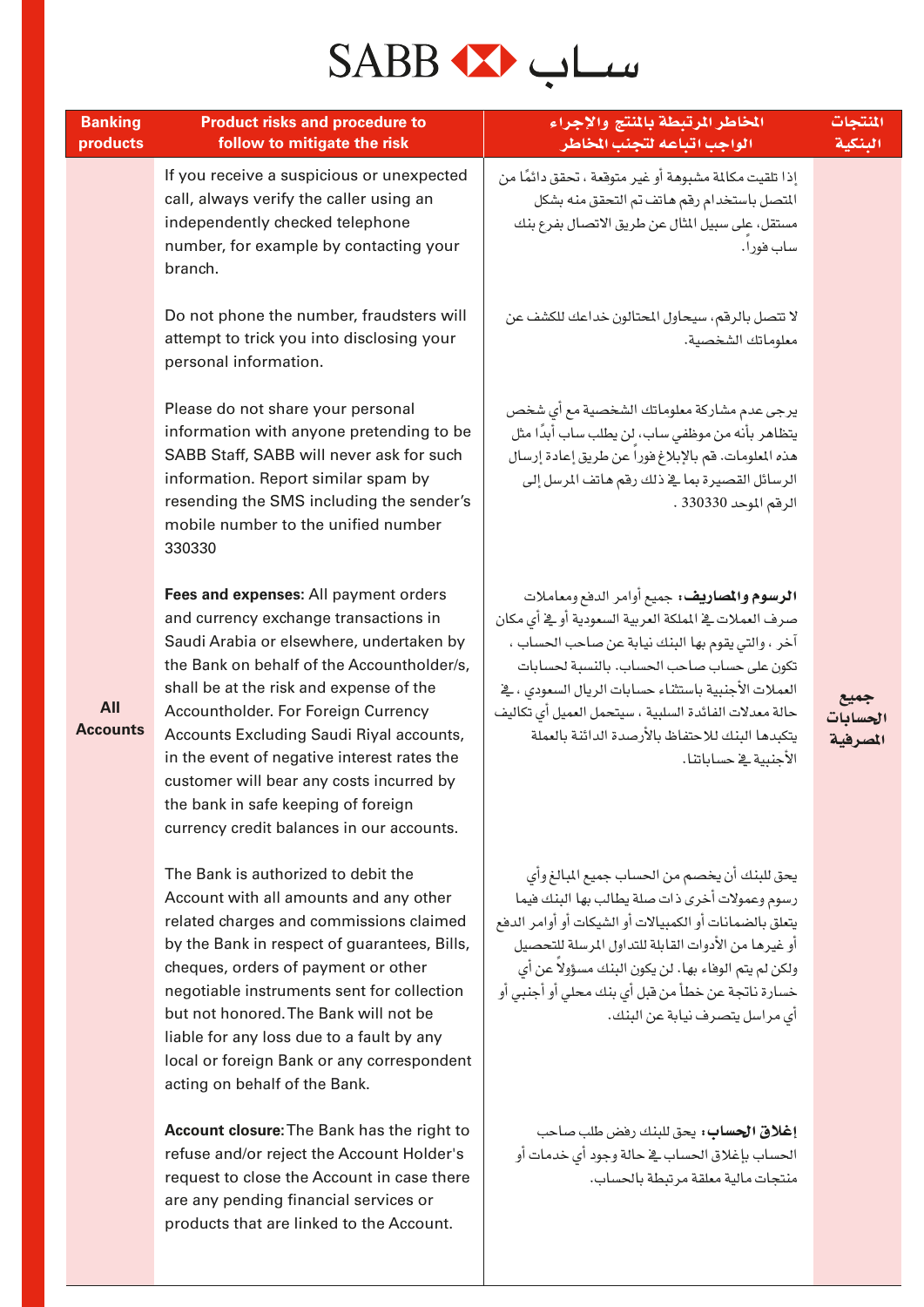### سىياب مىكە SABB

| <b>Banking</b><br>products                                         | <b>Product risks and procedure to</b><br>follow to mitigate the risk                                                                                                                                                                                                                                                                                                                                                                                                                                                                                                                                                                 | الخاطر الرتبطة بالنتج والإجراء<br>الواجب اتباعه لتجنب المخاطر                                                                                                                                                                                                                                                                                                                                                                                                                             | المنتجات<br>المنكبة               |
|--------------------------------------------------------------------|--------------------------------------------------------------------------------------------------------------------------------------------------------------------------------------------------------------------------------------------------------------------------------------------------------------------------------------------------------------------------------------------------------------------------------------------------------------------------------------------------------------------------------------------------------------------------------------------------------------------------------------|-------------------------------------------------------------------------------------------------------------------------------------------------------------------------------------------------------------------------------------------------------------------------------------------------------------------------------------------------------------------------------------------------------------------------------------------------------------------------------------------|-----------------------------------|
| <b>Waafer</b><br><b>Account</b>                                    | The customer must maintain sufficient<br>balance in their account to complete the<br>automated monthly deposit process and<br>the system will do so for a period of six<br>business days from the due date of<br>payment. After that this Agreement will<br>be immediately terminated and all<br>monthly deposits will be refunded after<br>losses if any.                                                                                                                                                                                                                                                                           | يجب على العميل الاحتفاظ برصيد كاف في حسابه لإكمال<br>عملية الإيداع الشهرية الآلية وسيقوم النظام بذلك لمدة<br>سنة أيام عمل من تاريخ استحقاق الدفع. بعد ذلك سيتم<br>إنهاء هذه الاتفاقية على الفور وسيتم رد جميع الإيداعات<br>الشهرية بعد الخسائر إن وجدت.                                                                                                                                                                                                                                   | وافر                              |
|                                                                    | In case the customer requested to<br>terminate the contract before Profit<br>Payment Date or in the event of Customer<br>death, then the monthly payments shall<br>be returned to the customer's Account<br>and they will be entitled for %50 of the<br>accrued Profit.                                                                                                                                                                                                                                                                                                                                                              | في حالة طلب العميل إنهاء العقد قبل تاريخ دفع الربح أو<br>يخ حالة وفاة العميل ، يتم إعادة الدفعات الشهرية إلى<br>حساب العميل ويحق لهم الحصول على 50٪ من الأرباح<br>المتراكمة.                                                                                                                                                                                                                                                                                                              |                                   |
| <b>Islamic</b><br>Commodi-<br>ty Invest-<br>ment<br><b>Account</b> | The Islamic commodity investment<br>agreement shall continue to be valid<br>unless terminated by any of the Parties by<br>giving one-month notice in writing to the<br>other Party. The termination of the<br>agreement shall not affect the<br>outstanding liabilities even if the payment<br>date was beyond the termination date.<br>The effects of Murabaha investment(s)<br>concluded hereunder shall be valid until<br>all amounts, liabilities and obligations of<br>the customer to the bank under such<br>contracts have been fulfilled. Also, the<br>death of the customer does not affect the<br>outstanding liabilities. | تظل اتفاقية الاستثمار في السلع الإسلامية سارية المفعول<br>ما لم يتم إنهاؤها من قبل أي من الأطراف بتقديم إشعار<br>كتابي مدته شهر واحد للطرف الآخر. لن يؤثر إنهاء<br>الاتفاقية على الالتزامات المستحقة حتى لوكان تاريخ<br>السداد بعد تاريخ الإنهاء. تظل آثار استثمار (استثمارات)<br>المرابحة المبرمة بموجب هذه الاتفاقية سارية المفعول حتى<br>يتم الوفاء بجميع المبالغ والمسؤوليات والتزامات العميل<br>تجاه البنك بموجب هذه العقود. كما أن وفاة العميل لا تؤثر<br>على الالتز امات المستحقة. | الاستثمار<br>الإسلامي في<br>السلع |